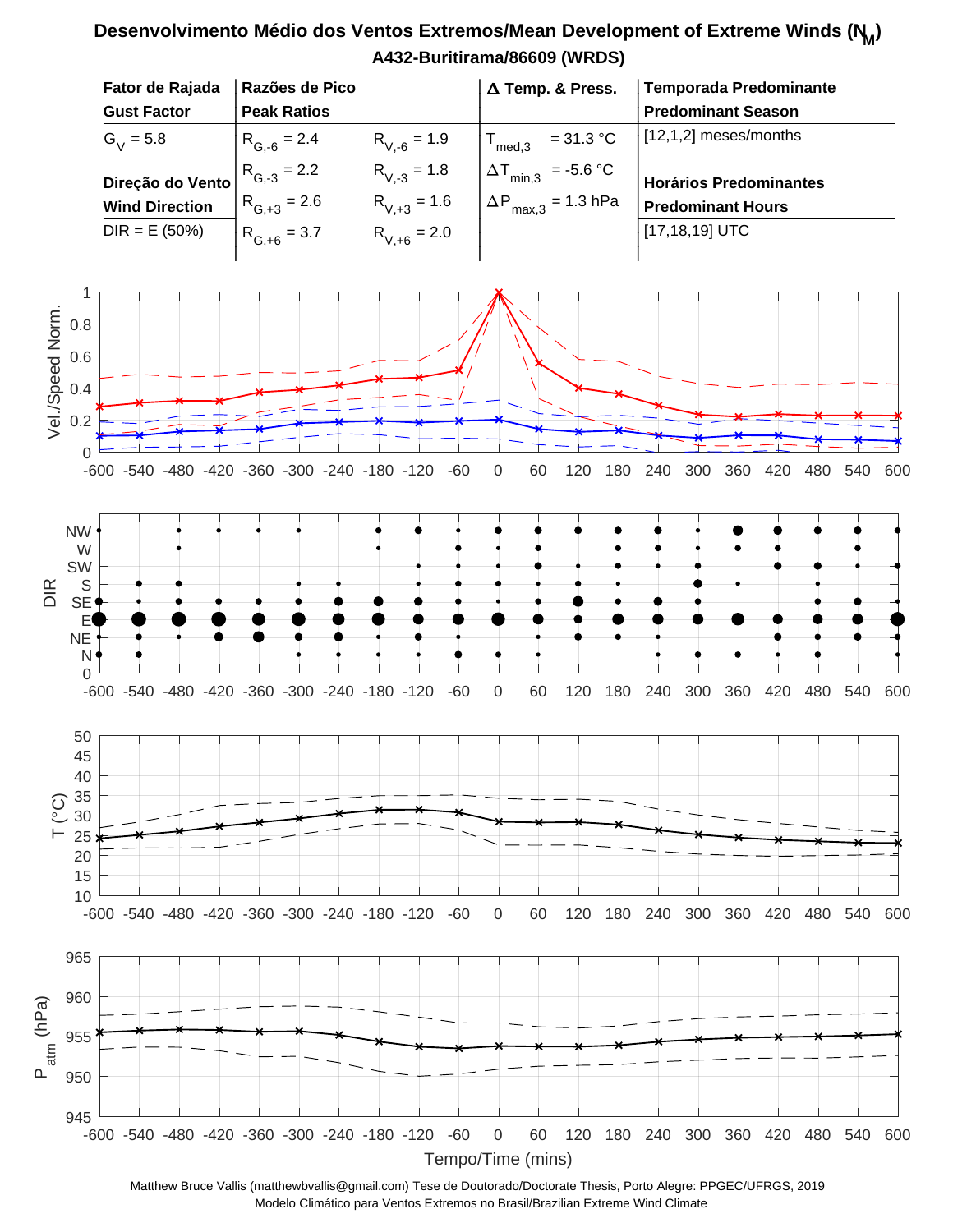## **A432-Buritirama/86609 (WRDS) Desenvolvimento Médio dos Ventos Não-Sinóticos/Mean Development of Non-Synoptic Winds (N<sup>N</sup> )**



Matthew Bruce Vallis (matthewbvallis@gmail.com) Tese de Doutorado/Doctorate Thesis, Porto Alegre: PPGEC/UFRGS, 2019 Modelo Climático para Ventos Extremos no Brasil/Brazilian Extreme Wind Climate